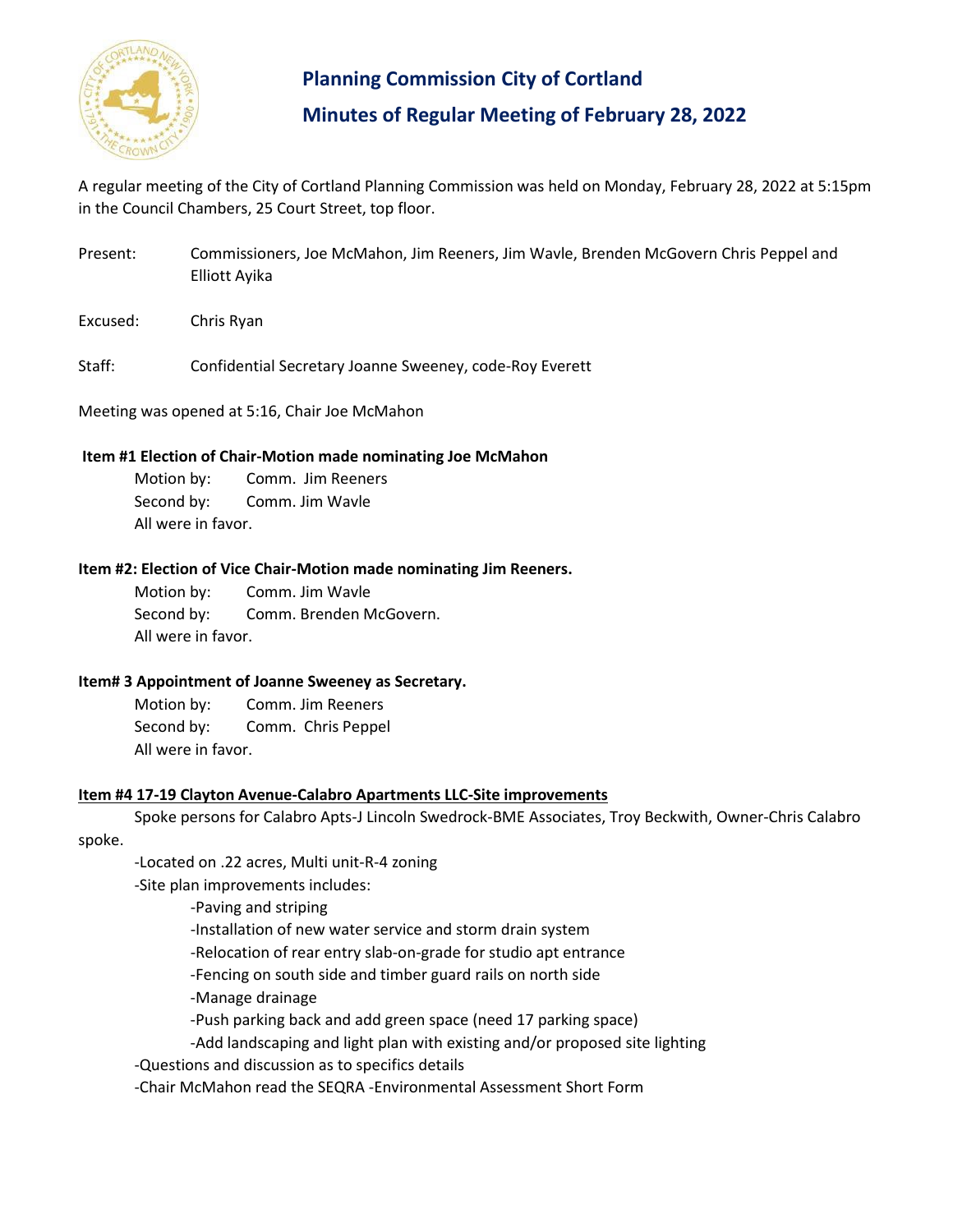A motion was made to accept the negative declaration of impact relating to the Short Assessment Form

Motioned by Comm. Chris Peppel Second by Comm. Elliot Ayika All were in favor.

A motion was made to accept the site plan improvement plan.

| Motion by | Comm. Jim Reeners      |
|-----------|------------------------|
| Second by | Comm. Brenden McGovern |

### **Item #5 160 Clinton Avenue-Salt City Development, LLC-Subdivision**

Attorney for proposed buyers Moxy Properties, LLC -Fran Casullo and Paul Suits of Moxy Properties, LLC spoke.

-Subdivide of the back building on the Riverside Plaza

-Proposed parcel area 2.37 acres

-This is a portion of Salt City Development C LLC parcel at 160 Clinton Avenue

-Discussions of concern with regards to necessary right of ways for egress and thru traffic.

Per Casullo, necessary easements or right of ways for vehicular access were in the purchase offer. That could be a condition of any approval given that there is proper access. Also discussion regarding having all the required parking spaces that are needed for the type of business that will be there. Any other condition of accepting.

-Chair Joe McMahon read the SEQRA Environmental Assessment Short Form

A motion was made to accept the negative declaration of impact relating to the Short Assessment Form.

Motioned by Comm. Chris Peppel Second by Comm. Elliott Ayika All were in favor.

A motion was made to accept the subdivision conditioned upon the Commission receiving verification of proper easements/right of ways for vehicular access to parcel from the common right of way. In addition, verification of adequate parking per city code.

Motion by Comm. Jim Reeners Second by Comm. Jim Wavle All were in favor.

## **12 Pearl Street – Gregory**

Original Application of 07/14/21 for subdivision parcel adjacent to rear of Pearl, was permitted and owners had year to act on it. Determined there was no need to act but to confirm that after 07/14/22 the owners will have to reapply.